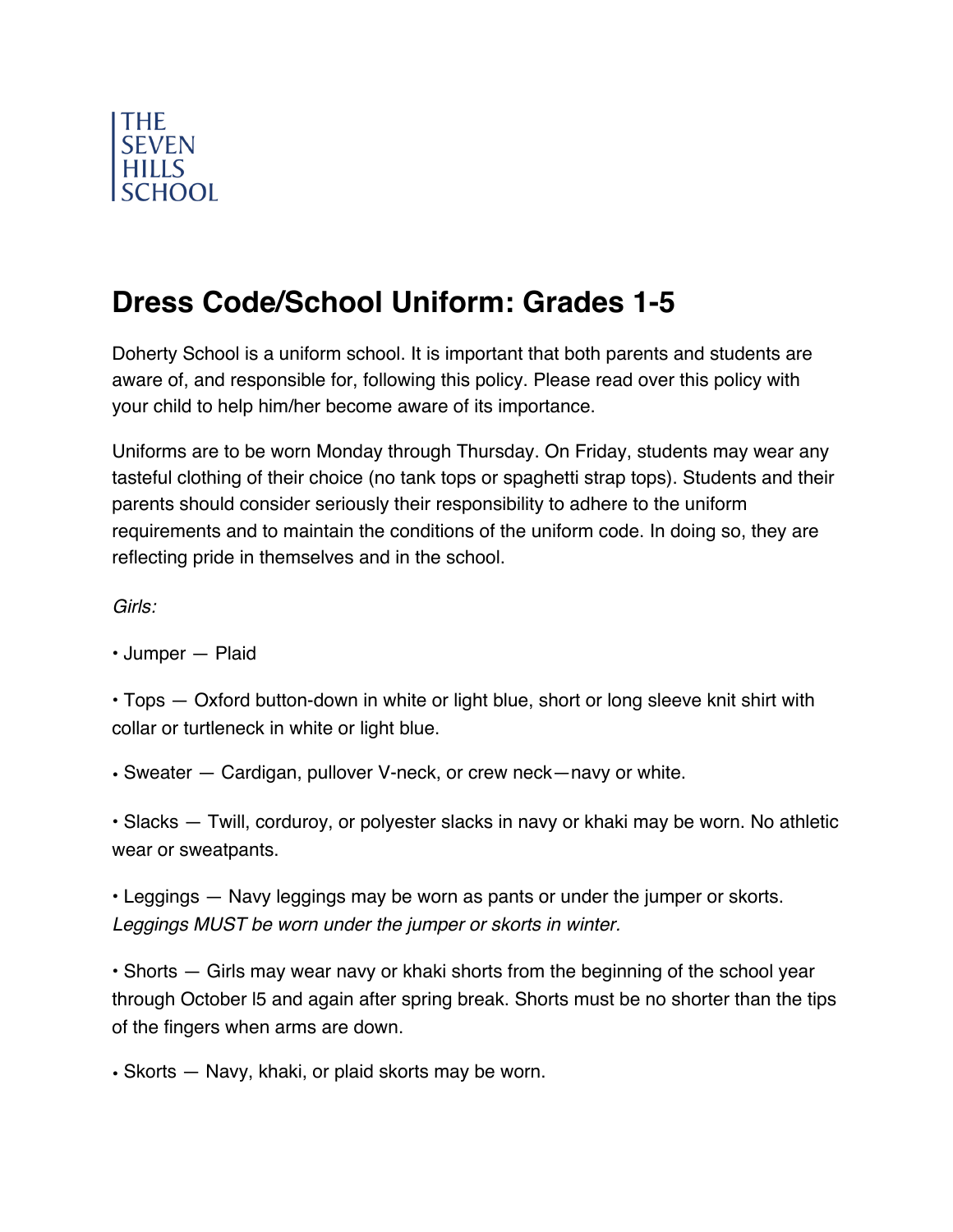- ‣ Makeup is not permitted.
- ‣ Hats are not to be worn indoors.

*Boys:* 

- Tops Oxford button-down in white or light blue, short or long sleeve knit shirt with collar, or turtleneck in white or light blue.
- Sweater Pullover V-neck, crew neck, or vest in navy.
- Slacks Navy or khaki twill, corduroy, or polyester. No athletic wear or sweatpants.
- Shorts Boys may wear navy or khaki shorts (longer length walking shorts) from the beginning of the school year through October l5 and again after spring break. No gym shorts.
	- ‣ Hats are not to be worn indoors.
	- ‣ Slacks and shorts must be worn at waist, not on hips.
- **Spirit Wear** Both girls and boys may wear Seven Hills sweatshirt or fleece.
- **Shoes**  Open toe or open heel shoes are not permitted, including Crocs*.*

All uniform items for boys and girls may be purchased at any retailer carrying the required navy, khaki, light blue, or white items, such as Target or Old Navy. These items, as well as the plaid jumper and skort, are available at Lands' End at: Landsend.com, click 'School' at the top of the page, click 'Find Your School' in the dropdown menu, type in the number: 900182643 for Seven Hills School.

*Uniform Exchange:* In the interest of ecology and economy, the P.C. offers the opportunity to recycle Doherty uniforms. Used uniforms for boys and girls are located in Haile Hall. You may take any uniforms you need whether or not you donate any in return.

Children who arrive at school in non-standard uniform clothing will be sent to the office to change or to call a parent to bring appropriate clothing.

*Gym Uniform for Boys and Girls:* Students do not change for gym, however, they